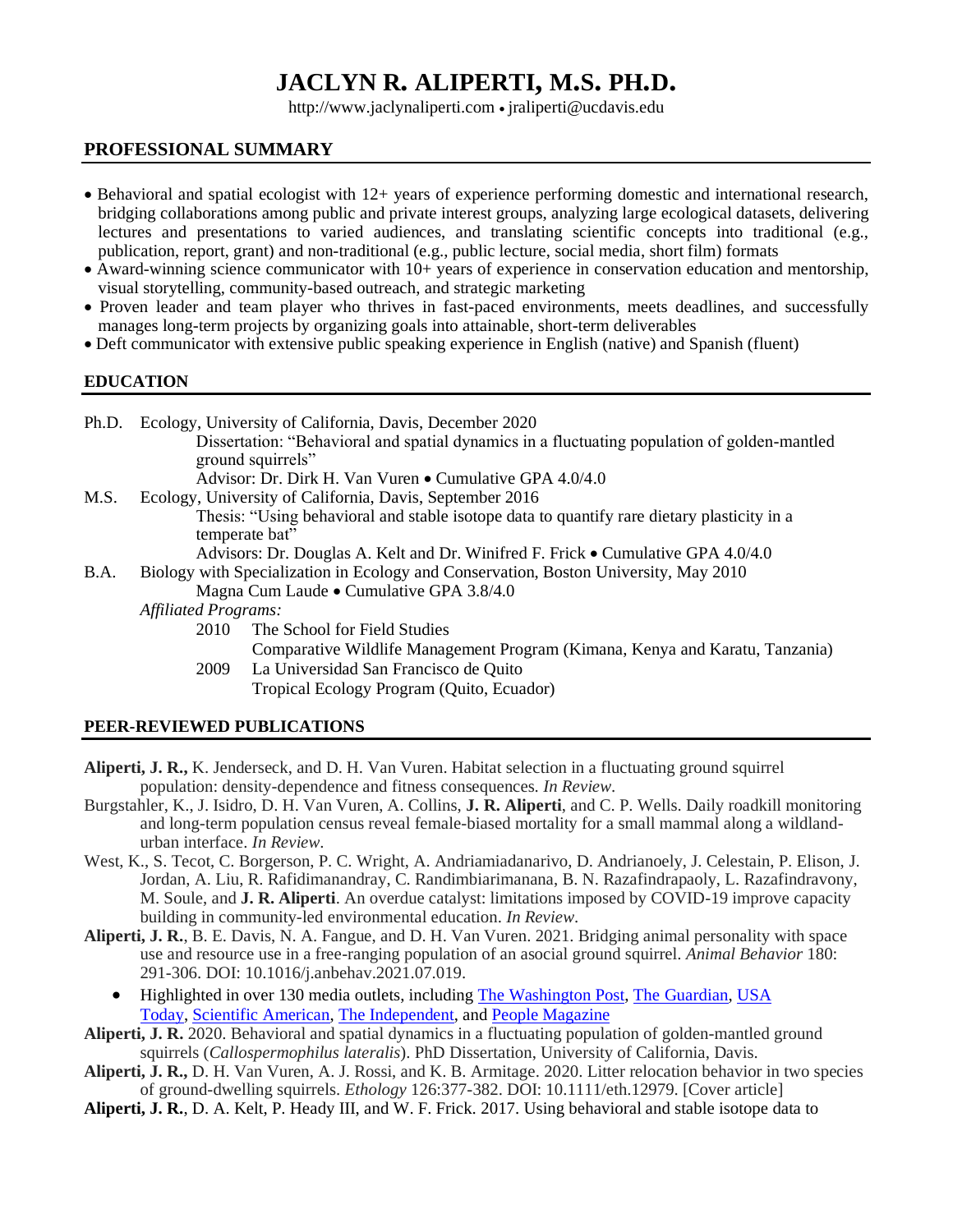quantify rare dietary plasticity in a temperate bat. *Journal of Mammalogy* 98:340-349. DOI: 10.1093/jmammal/gyw196. [Cover article, Editor's Choice]

- Highlighted by [Bat Conservation International](https://www.batcon.org/messy-eater-a-boon-for-cactus-fruit/)
- Kelt, D. A., **J. R. Aliperti**, P. L. Meserve, B. Milstead, A. Previtali and J. Gutiérrez. 2015. Energetic compensation is historically contingent and not supported for small mammals in South American or Asian deserts. *Ecology* 96:1702–1712. DOI: 10.1890/14-1569.1.
- **Aliperti, J. R.**, C. P. Wells, and D. H. Van Vuren. Effects of density and kinship on the spatial organization of an asocial ground squirrel. *In preparation*.
- **Aliperti, J. R.,** M. G. Hinton, R. Blenk, R. M. Logsdon, and A. Sih. On animal personality and optimal diet: does what you are impact what you choose to eat? *In preparation*.
- Agha, M., J. Ennen, K. Thorne, J. Lovich, K. Hart, S. J. Price, S. Sweat, M. Provost, **J. R. Aliperti**, and B. D. Todd. Rising sea levels and extreme weather events putting the world's coastal wildlife at risk. *In preparation*.

#### **PUBLISHED REPORTS**

- West, E. W. and **J. R. Aliperti**. Sulphur Creek Mining District Waste Removal Project 2014 Bat Assessment. Prepared for Homestake Mining Company by West Ecosystems Analysis, Inc. 25 June 2014.
- **Aliperti, J. R.** and D. A. Kelt. Winter Survey of Bats at Parque Nacional Bosque Fray Jorge, Chile (*Parque Nacional Bosque Fray Jorge Informe de la Encuesta Estacional de Murciélagos)*. Internal report to the Chilean National Forestry Service, Corporación Nacional Forestal (CONAF). 1 March 2014.
- West, E. W. and **J. R. Aliperti.** Washoe Meadows State Park 2013. Bat Survey and Ecological Status Assessment. Prepared for California Department of Parks and Recreation by West Ecosystems Analysis, Inc. 1 August 2013.
- **Aliperti, J. R.** and M. L. Nabhan. (Spring 2010). The effect of wind energy development on bats. *Synapse*, Boston University Undergraduate Science Magazine. < http://www.bu.edu/synapse/2010/10/29/theeffect-of-wind-energy-on-bats/ >

#### **ANALYTICAL SKILLS**

ArcGIS, Github, Microsoft Office, Statistical modeling (linear and non-linear regressions, multi-level modeling), R (packages adehabitat, lme4, lubridate, mapview, raster, rgeos, sp, sf, tidyverse), Spatial data manipulation (converting to spatial points, coordinate reference systems, mapping, overlaying), Visualizing data (R packages effects, ggplot2, jtools)

#### **RESEARCH AND PROFESSIONAL EXPERIENCE**

| Feb. $2021 -$ | Science Communications Specialist, NatureServe (New York, NY)                                        |
|---------------|------------------------------------------------------------------------------------------------------|
| Present       | Transform science into written and visual stories about biodiversity conservation, from Op-Eds       |
|               | and press releases to short films, tailored to specific audiences. Lead project management           |
|               | responsibilities and direct creative content for the NatureServe Network Van Tour. Participate in    |
|               | the implementation of marketing and communications strategy. Create and deliver corporate            |
|               | newsletter content, social media content, and speaking proposals. Review and translate scientific    |
|               | research. Copy edit and revise communications.                                                       |
| June $2018 -$ | Science Communications Lead, Photography Inspiring Children in Conservation (Davis, CA)              |
| Present       | Provide support to non-profit organization by developing and managing program goals through          |
|               | grant-writing, fundraising, providing ecological advice, and using visual storytelling to            |
|               | disseminate information across interest groups. Develop collaborative relationships with             |
|               | scientists, storytellers, and local community members as a means to promote community-based          |
|               | conservation initiatives through education and ecotourism in Madagascar.                             |
| Dec. $2020 -$ | Postdoctoral Scholar, UC Davis (Davis, CA)                                                           |
| Mar. 2021     | Published scientific work relevant to the behavioral ecology and management of wildlife species,     |
|               | under the guidance of Dr. Dirk Van Vuren. Mentored graduate students.                                |
| May $2015 -$  | <b>Researcher, UC Davis (CA) / Rocky Mountain Biological Laboratory (CO)</b>                         |
| Dec. 2020     | Studied effects of density-dependent habitat selection and the effects of density, kinship, and      |
|               | behavioral type on spatial organization in golden-mantled ground squirrels (Callospermophilus        |
|               | <i>lateralis</i> ) at the Rocky Mountain Biological Laboratory in Gothic, Colorado. Integrated field |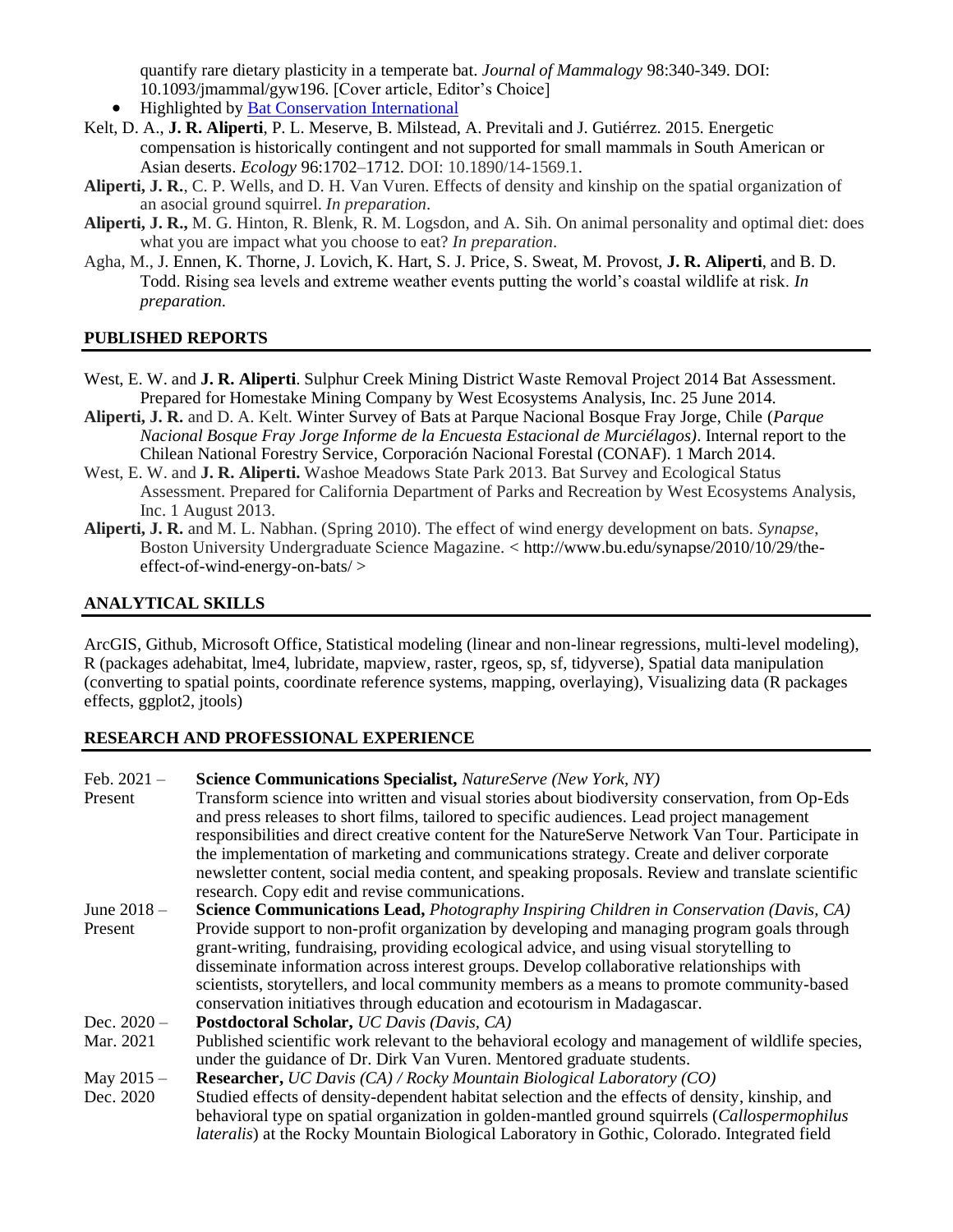|                  | Biodiversity Station," "Foraging of frugivorous bats in captivity: a comparison between Artibeus     |
|------------------|------------------------------------------------------------------------------------------------------|
|                  | "Species richness and niche partitioning among bats: a survey of Chiroptera at the Tiputini          |
|                  | the Ecuadorian highlands, Pacific coast, and Amazon rainforest. Research projects included:          |
| May 2009         | Completed various individual and group field-based research projects on the flora and fauna of       |
| Jan. 2009 -      | Undergraduate Researcher, Universidad San Francisco de Quito (Quito, Ecuador)                        |
|                  | medications and injections to chickens, turkeys, pigs, cows, goats, and sheep.                       |
| <b>July 2009</b> | Monitored sick animals, wrapped wounds, provided food and water, and administered                    |
| May 2009 -       | <b>Animal Healthcare Intern, Farm Sanctuary (NY)</b>                                                 |
|                  | counts and surveying locals to assess the ecological viability of Kenyan wildlife sanctuaries.       |
|                  | and southern Kenya (Amboseli-Tsavo ecosystem). Field methods included performing foot                |
|                  | wildlife conservation and rural livelihood in northern Tanzania (Manyara-Tarangire ecosystem)        |
| May 2010         | Conducted field-based research on the implications of demographic change and land reform on          |
| Jan. $2010 -$    | Undergraduate Researcher, School for Field Studies (Kimana, Kenya / Karatu, Tanzania)                |
|                  |                                                                                                      |
|                  | emergences and returns at cave entrances.                                                            |
|                  | Work included transporting, setting up, and using thermal cameras to record video of bat             |
|                  | Conservation) to observe flight patterns and record thermal infrared images of colonial bats.        |
| Sep. 2010        | Worked as a technician to Dr. Thomas Kunz (Boston University Center for Ecology and                  |
| May $2010 -$     | Field Technician, Boston University (MA) / Bamberger Ranch Preserve (TX)                             |
|                  | bats between salt licks and open forest sites.                                                       |
|                  | Ecuador. Research methods included using mist nets to compare species richness and diversity of      |
|                  | Tiputini Biodiversity Station and Yasuni Scientific Research Station in Yasuni, Orellana,            |
|                  | Germany) to determine the role of salt licks on the foraging and drinking behavior of bats at the    |
| Dec. 2010        | Worked with Dr. Simon Ghanem (Leibniz Institute for Zoo and Wildlife Research, Berlin,               |
| Oct. $2010 -$    | <b>Research Assistant, Boston University (MA) / Tiputini Biodiversity Station (Yasuni, Ecuador)</b>  |
|                  | making and roost-modifying bats of the New and Old Worlds.                                           |
|                  | University Center for Ecology and Conservation). Prepared a manuscript for a field guide to tent-    |
|                  |                                                                                                      |
| June 2011        | Researched the ecology of roost-modifying bats in the lab of Dr. Thomas Kunz (Boston                 |
| Sep. $2009 -$    | <b>Research Assistant, Boston University (MA)</b>                                                    |
|                  | analyzed ANABAT audio technology, and tracked tagged bats via radio telemetry.                       |
|                  | (Myotis sodalis) via United States Fish and Wildlife Service mist netting protocol, used and         |
| Aug. 2011        | Organized and executed presence/absence surveys of the federally endangered Indiana bat              |
| June 2011 -      | <b>Consulting Team Leader, Apogee Environmental and Archaeological Consulting (WV)</b>               |
|                  | schedules, grants planning, and proposal writing and development.                                    |
|                  | members' teaching and research responsibilities. This included managing lab meetings and             |
|                  |                                                                                                      |
|                  | Engineering in Boston by providing a wide range of complex duties related to the faculty             |
| <b>July 2012</b> | Delivered support for two faculty members at the Wyss Institute for Biologically Inspired            |
| Aug. $2011 -$    | <b>Faculty Assistant, Harvard University (MA)</b>                                                    |
|                  | tracking, and taking tissue and breath samples from bats (Molossus spp. and Uroderma spp.).          |
|                  | sociality in bats at the Smithsonian Tropical Research Institute. Work involved netting, radio-      |
|                  | Aided research of scientists at the Max Planck Institute for Ornithology on costs and benefits of    |
| Mar. 2013        | Research Assistant, Smithsonian Tropical Research Institute (Gamboa, Panama)                         |
|                  | energetics, and conservation of small desert mammals across South America.                           |
|                  | Contributed to the analysis of a research publication that focused on biogeographical patterns,      |
|                  | Assessed bat species diversity in and around Parque Nacional Bosque de Fray Jorge, Chile.            |
| Dec. 2013        | Energetics and conservation of South American mammals                                                |
|                  |                                                                                                      |
| Sep. $2012 -$    | Researcher, University of California, Davis (CA / La Serena, Chile)                                  |
|                  | tissue and exhaled breath samples for stable isotope analysis.                                       |
|                  | Used thermal cameras to record foraging behavior of both species, and netted bats to collect wing    |
|                  | foraging on a dominant columnar cactus (Pachycereus pringlei) in Baja California Sur, Mexico.        |
|                  | bat, Antrozous pallidus, and the nectar-feeding lesser long-nosed bat, Leptonycteris yerbabuenae)    |
| May 2016         | Studied dietary habits by two species of facultatively frugivorous bats (the insectivorous pallid    |
| Dec. $2013 -$    | <b>Researcher, University of California, Davis (CA / BCS, Mexico)</b>                                |
|                  | using acoustic devices to digitally record bat echolocation calls.                                   |
|                  | operations in northern California. Surveys included using mist nets to capture bats in the field and |
| Dec. 2016        | Worked as a part-time consulting assistant on endangered bat surveys at abandoned mining             |
| May $2013 -$     | <b>Consulting Field Assistant, West Ecosystems Analysis (CA)</b>                                     |
|                  | and statistical program R to inform wildlife management.                                             |
|                  | methods, such as trapping, marking, and observing animals, with computer analyses in ArcGIS          |
|                  |                                                                                                      |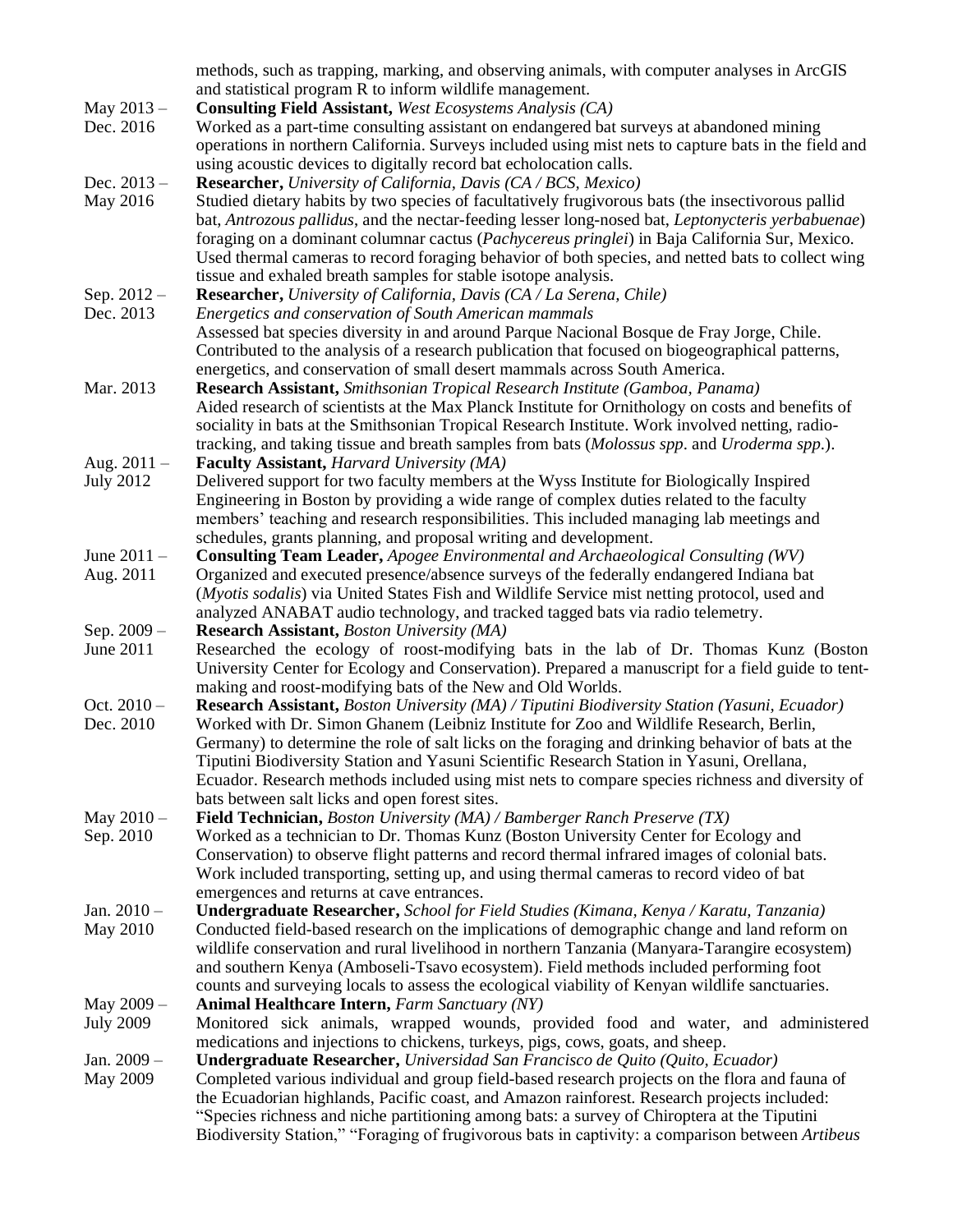and *Carollia*," "Social organization and foraging strategy in the spider monkey, *Ateles belzebuth,*" "Distribution and abundance of harvested sharks at the Puerto López Fish Market," and "Population abundance and feeding behavior in the sun star, *Heliaster cumingii*".

#### **HONORS AND AWARDS**

- University of California, Davis Malcolm R. Stacey Memorial Fellowship, \$2,370 (2018)
- University of California, Davis Graduate Group in Ecology Fellowship, \$23,728 (2018)
- American Society of Mammalogists Travel Award, \$400 (2018)
- Inducted into Sigma Xi, The Scientific Research Honor Society (2018)
- Distinguished Fellow of Filmmaker Labs, a competitive and cross-disciplinary science filmmaking workshop led by the International Wildlife Film Festival and Day's Edge Productions (2018)
- Outstanding Graduate Student Teaching Award through University of California, Davis Office of Graduate Studies, \$500 (2017)
- University of California, Davis Graduate Group in Ecology Fellowship, \$11,864 (2017)
- Luis F. Bacardi Bat Conservation Award through the Lubee Bat Conservancy, \$500 (2015)
- University of California, Davis Graduate Group in Ecology Fellowship, \$10,960 (2015)
- Honorable Mention, National Science Foundation Graduate Research Fellowship Program (2014)
- Honorable Mention, Ford Foundation Fellowship Program (2014)
- University of California, Davis Graduate Group in Ecology Fellowship and Henry A. Jastro Non-Resident Tuition Fellowship, \$36,000 (2012 - 2014)
- Elected as the only student speaker at the Boston University Biology Commencement (2010)
- Graduated Magna Cum Laude from Boston University (2010)
- Dean's List, Boston University (2007-2010)

# **RESEARCH GRANTS**

- University of California, Davis Walter and Elizabeth Howard Award, \$500 (2019)
- American Society of Mammalogists Grant-in-Aid of Research, \$1,500 (2018)
- University of California, Davis Walter and Elizabeth Howard Award, \$500 (2018)
- Rocky Mountain Biological Laboratory Graduate Fellowship, \$500 (2018)
- American Society of Mammalogists Grant-in-Aid of Research, \$1,492 (2017)
- Dr. Lee R.G. Snyder Memorial Fellowship through the Rocky Mountain Biological Laboratory, \$575 (2017)
- University of California, Davis Ecology Student Endowment Award, \$3,000 (2017)
- University of California, Davis Ecology Student Endowment Award, \$2,310 (2016)
- University of California, Davis Walter and Elizabeth Howard Award, \$400 (2016)
- Rocky Mountain Biological Laboratory Graduate Fellowship, \$390 (2016)
- University of California, Davis Walter and Elizabeth Howard Award, \$350 (2015)
- Theodore Roosevelt Memorial Fund Research Grant through the American Museum of Natural History, \$2,595 (2014)
- University of California, Davis Henry A. Jastro Research Fellowship, \$2,250 (2014)
- University of California, Davis Walter and Elizabeth Howard Award, \$933 (2014)
- University of California, Davis WFCB Graduate Student Award, \$1,000 (2014)
- Davis Botanical Society Student Research Grant, \$1,500 (2014)

# **PRESENTATIONS**

- **Aliperti, J. R.**, D. A. Kelt, P. Heady III, and W. F. Frick. Pollination extends to frugivory in *Antrozous pallidus*. Oral presentation delivered at the Northern California Botanists Symposium. 2022.
- **Aliperti, J. R.**, B. E. Davis, N. A. Fangue, A. E. Todgham, and D. H. Van Vuren. Personality-dependent spatial ecology in a free-ranging ground squirrel population. Oral presentation delivered at the University of California, Davis Wildlife, Fish, and Conservation Biology departmental seminar series. Davis, California. 2019.
- **Aliperti, J. R.**, B. E. Davis, and D. H. Van Vuren. Bridging personality and space-use in a free-ranging ground squirrel population. Oral presentation delivered at the American Fisheries Society and The Wildlife Society Joint Annual Conference. Reno, Nevada. 2019.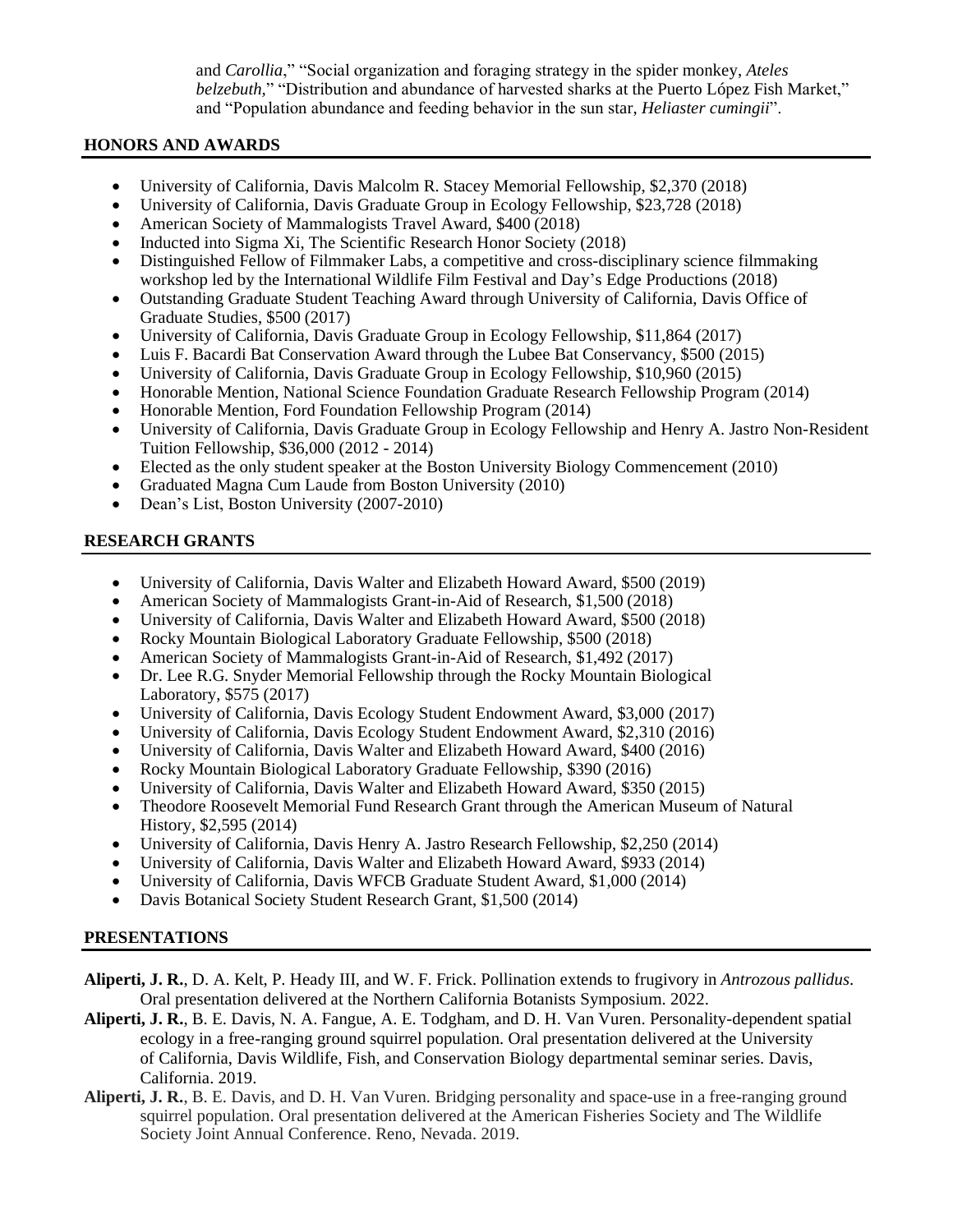- **Aliperti, J. R.**, B. E. Davis, and D. H. Van Vuren. Bridging personality and space-use in a free-ranging population of an asocial ground squirrel. Oral presentation delivered at the University of California, Davis Animal Behavior Seminar Series. Davis, California. 2019.
- **Aliperti, J. R.**, K. Jenderseck, and D. H. Van Vuren. Quantifying habitat selection in golden-mantled ground squirrels (*Callospermophilus lateralis*). Poster presentation delivered at the 98<sup>th</sup> Annual Meeting of the American Society of Mammalogists. Manhattan, Kansas. 2018.
- **Aliperti, J. R.**, A. J. Rossi, K. B. Armitage, and D. H. Van Vuren. Litter translocations by yellow-bellied marmots (*Marmota flaviventris*). Poster presentation delivered at the 65th Annual Meeting of the Western Section of The Wildlife Society. Santa Rosa, California. 2018.
- **Aliperti, J. R.**, A. J. Rossi, K. B. Armitage, and D. H. Van Vuren. Litter translocations by yellow-bellied marmots (*Marmota flaviventris*). Poster presentation delivered at the 11<sup>th</sup> University of California, Davis, Graduate Student Symposium in Ecology. Davis, California. 2018.
- **Aliperti, J. R.**, D. A. Kelt, P. Heady III, and W. F. Frick. Murciélagos en Baja: comprendiendo las interacciones entre murciélagos y plantas. Oral presentation delivered to conservation-based non-profit organization Eco-Alianza. Loreto, Mexico. 2017. [**Invited presentation**, delivered in Spanish]
- **Aliperti, J. R.**, D. A. Kelt, P. Heady III, and W. F. Frick. Bats in Baja: expanding our understanding of bat-plant interactions. Oral presentation delivered to conservation-based non-profit organization Eco-Alianza. Loreto, Mexico. 2017. [**Invited presentation**, delivered in English]
- **Aliperti, J. R.**, K. Jenderseck, and D. H. Van Vuren. Density-dependent habitat selection in golden-mantled ground squirrels (*Callospermophilus lateralis*). Poster presentation delivered at the 64th Annual Meeting of the Western Section of The Wildlife Society. Reno, Nevada. 2017.
- **Aliperti, J. R.** Behavioral and spatial dynamics of golden-mantled ground squirrels, *Callospermophilus lateralis.* Oral presentation delivered to the Rocky Mountain Biological Laboratory seminar series. Gothic, Colorado. 2016.
- **Aliperti, J. R.,** D. A. Kelt, P. Heady III, and W. F. Frick. Cactophily extends to frugivory in *Antrozous pallidus*. Oral presentation delivered at the 45<sup>th</sup> Annual Meeting of the North American Society for Bat Research. Monterey, California. 2015.
- **Aliperti, J. R.,** D. A. Kelt, P. Heady III, and W. F. Frick. Bat-mediated seed removal of a columnar cactus in Baja California Sur, Mexico. Oral presentation delivered to the Davis Botanical Society. Davis, California. 2015.
- **Aliperti, J. R.,** D. A. Kelt, P. L. Meserve, J. Gutiérrez, B. Milstead, and A. Previtali. Biogeographical patterns of energetic compensation in desert small mammal assemblages. Poster presentation delivered at the  $93<sup>rd</sup>$ Annual Meeting of the American Society of Mammalogists. Philadelphia, Pennsylvania. 2013.
- **Aliperti, J. R.**, M. G. Taylor, J. Brandvold, C. Ego, B. Holtz, J. Huber, E. Newman, P. Thelen and S. Mwasi. Biological diversity and habitat overlap in wildlife sanctuaries of the Amboseli-Tsavo ecosystem. Oral presentation delivered to the Maasai community at the School for Field Studies Community Symposium. Kimana, Kenya, 2010.
- Kunz, T.H. and **J.R. Aliperti.** Ecosystem services provided by bats. Created presentation delivered by T.H. Kunz at the 15th International Bat Research Conference. Prague, Czech Republic. 2010.

#### **TEACHING EXPERIENCE**

| Spring 2022   | <b>Guest Lecturer</b>                                                                   |
|---------------|-----------------------------------------------------------------------------------------|
|               | Osher Lifelong Learning Institute (UC Davis)                                            |
|               | Prepared and delivered a two-hour course titled, "Life through the eyes of a            |
|               | ground squirrel: does personality matter?"                                              |
| Fall 2019     | <b>Teaching Assistant</b>                                                               |
| Fall 2018     | WFC151, Wildlife Ecology (UC Davis)                                                     |
| Fall 2017     | Gave formal lecture to 150 students on habitat fragmentation and vertebrate spatial     |
| Fall 2016     | organization, led 4 discussion sections per week, graded exams, helped to revise course |
| Fall 2015     | readings, held office hours                                                             |
| Winter 2017   | <b>Teaching Assistant</b>                                                               |
| Winter 2015   | WFC50, Natural History of California's Wild Vertebrates (UC Davis)                      |
|               | Led weekly laboratories, wrote and graded exams, graded essays, and held office hours   |
| Spring $2015$ | <b>Teaching Assistant</b>                                                               |
| Fall 2014     | WFC10, Wildlife Conservation (UC Davis)                                                 |
|               | Led discussions, graded exams, graded essays, and held office hours                     |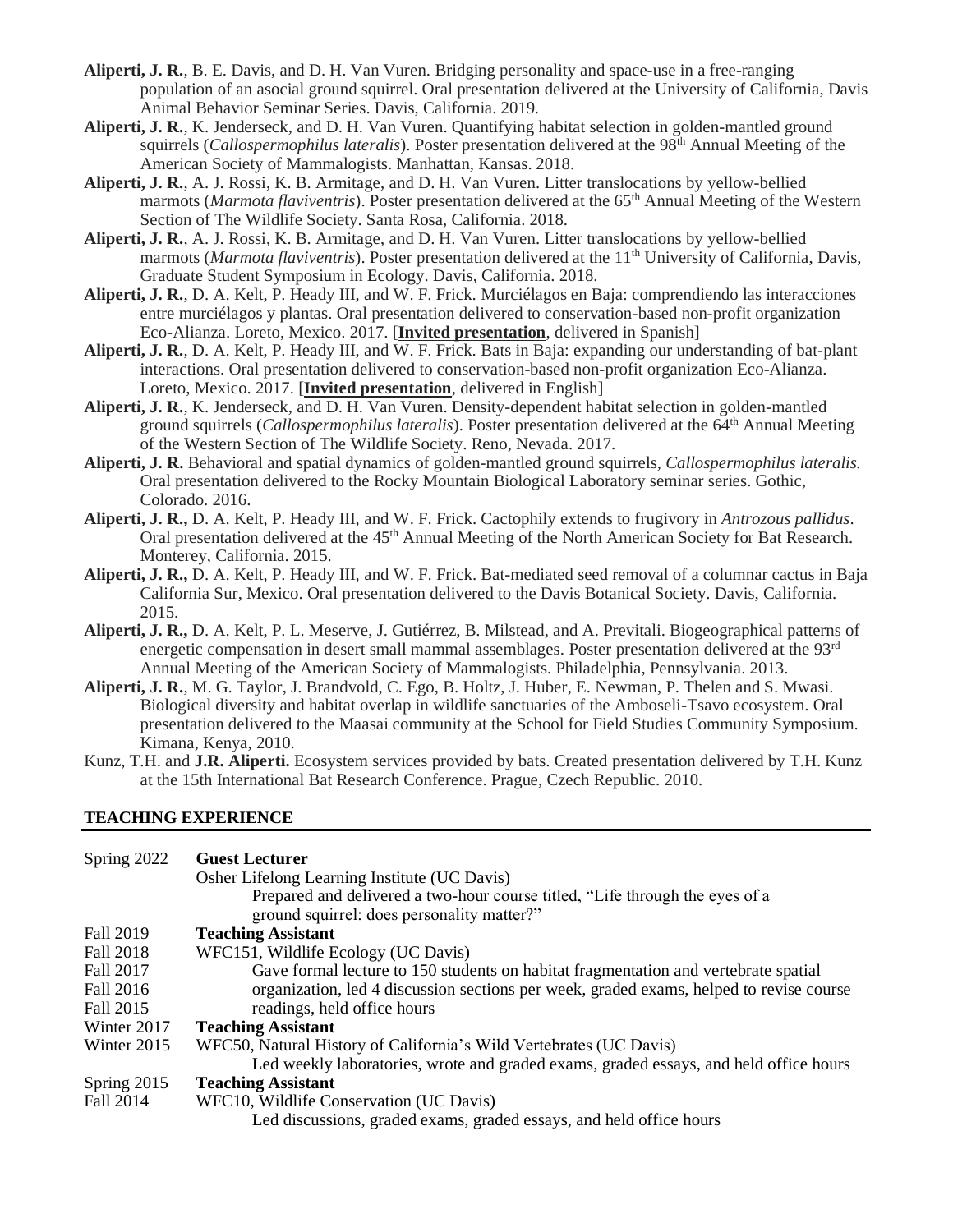# Spring 2014 **Teaching Assistant**<br>Spring 2013 **WFC** 110, Biology a

- WFC 110, Biology and Conservation of Wild Mammals (UC Davis) Wrote exams, graded exams, and held office hours.
- Spring 2014 **Laboratory Instructor**<br>Spring 2013 WFC 110L, Laboratory
- WFC 110L, Laboratory in Biology and Conservation of Wild Mammals (UC Davis) Led laboratories, wrote exams, and graded exams
- Sep. Dec. **Tutor** 2008/2009 Educational Resource Center (Boston University) Tutored students in general chemistry and systems physiology courses

# **MENTORSHIP EXPERIENCE**

| Sep. $2015 -$ | <b>Career Discovery Group Mentor</b>                                                         |
|---------------|----------------------------------------------------------------------------------------------|
| June 2018     | Career Discovery Group Program, UC Davis                                                     |
|               | Guided undergraduate students through their first year by orienting them to campus and       |
|               | by leading various activities, assessments and explorations into potential career paths.     |
|               | Taught students how to develop professional communication packets, including cover           |
|               | letters and resumes.                                                                         |
| June $-Aug$   | <b>Summer Research Mentor</b>                                                                |
| 2016-2017     | Rocky Mountain Biological Laboratory, Gothic CO                                              |
|               | Mentored undergraduate research student Flannery James (Columbia University '19) in          |
|               | field project design, data collection, analysis, and presentation of her project, "Food vs.  |
|               | fear: behavioral strategies of golden-mantled ground squirrels, Callospermophilus            |
|               | <i>lateralis.</i> " Mentored undergraduate students Maria Diaz (University of California,    |
|               | Riverside '19), Judith Kennen (Marshall University '19), and Victor Daniel Ramirez           |
|               | (University of California, Irvine '19) in ecological field study design and data collection. |
| Sep. $2012 -$ | <b>Student and Landowner Education and Watershed Stewardship (SLEWS) Mentor</b>              |
| June 2016     | Center for Land-based Learning, Winters, CA                                                  |
|               | Engaged California high school students in habitat restoration projects that enhanced        |
|               | classroom learning, developed leadership skills, and resulted in real, positive impact for   |
|               | the environment.                                                                             |
| April 2007 -  | <b>Mentor Freshman Resource Advisor</b>                                                      |
| Dec. 2008     | Boston University Educational Resource Center, Boston, MA                                    |
|               | Guided freshmen through their first year by answering questions, helping to create their     |
|               | academic schedules, and organizing bimonthly events.                                         |
|               |                                                                                              |

#### **PROFESSIONAL SERVICE**

- 2022 Present Reviewer for Rocky Mountain Biological Laboratory Research Committee
- 2017 2020 Member of the Western Section of The Wildlife Society Diversity Committee
- 2017 2020 Member of the Rocky Mountain Biological Laboratory Diversity Committee
- 2017 2019 Graduate Student Representative of the Rocky Mountain Biological Laboratory Animal Care **Committee**
- 2017 2019 Committee member of the University of California, Davis Wildlife, Fish, and Conservation Biology Departmental Seminar Series
- 2017 2018 Content Handler for the Aggie Brickyard, the quarterly publication for the University of California, Davis Graduate Group in Ecology
- 2013 2015 Secretary of the Davis chapter of the Society for Conservation Biology
- 2013 2014 Co-chair of the University of California, Davis Ecology Graduate Group Student Association Social Committee

# **PROFESSIONAL AFFILIATIONS AND HONOR SOCIETIES**

Animal Behavior Society American Association of University Women (National) American Society of Mammalogists The Ecological Society of America (National and Student Section)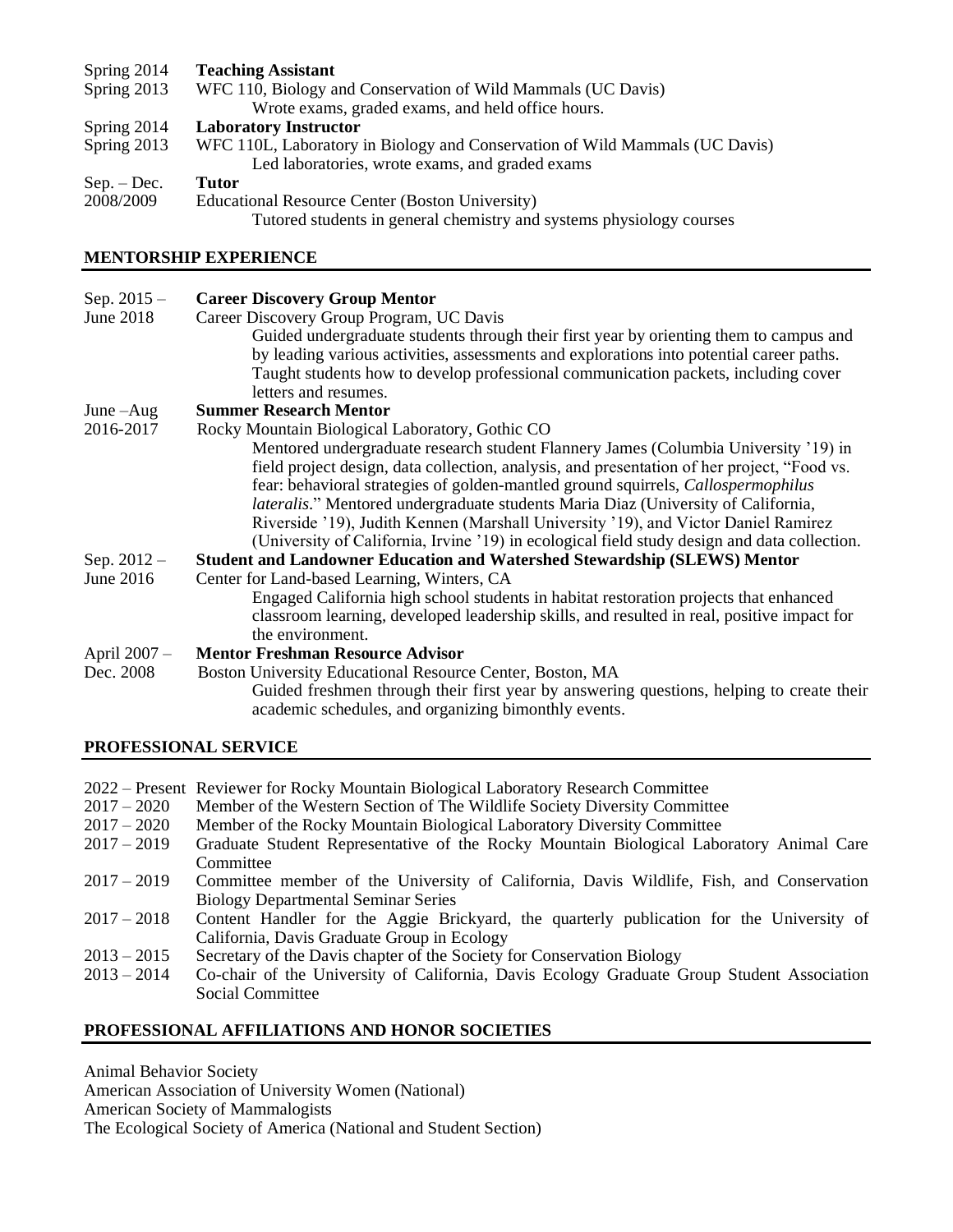Sigma Delta Epsilon, Graduate Women in Science Sigma Xi, The Scientific Research Honor Society (National and University of California, Davis Section) Society for Conservation Biology University of California, Davis Society for Graduate Women in Science The Wildlife Society (National, Sacramento-Shasta Chapter, and Western Section)

#### **SCIENCE COMMUNICATION AND OUTREACH**

| June 2021 -      | <b>Writer and Editor, NatureServe</b>                                                                                                                |
|------------------|------------------------------------------------------------------------------------------------------------------------------------------------------|
| Present          | Create and maintain an ArcGIS StoryMap Collection (series of visual blog posts) about the                                                            |
|                  | NatureServe Network Van Tour, a biodiversity expedition that highlights how we can use                                                               |
|                  | information to sustain biodiversity through technology, collaborative science, and local expertise:                                                  |
|                  | https://storymaps.arcgis.com/collections/ac1e512d1f6140b8bfea1a047c0e6a7a                                                                            |
| Feb. 2022        | Writer, NatureServe                                                                                                                                  |
|                  | Wrote Op-Ed for NatureServe President and CEO:                                                                                                       |
|                  | https://www.linkedin.com/pulse/unsportsmanlike-behavior-ignoring-extinction-mascots-sean-t-o-                                                        |
|                  | brien/?trackingId=UCymNdlHSIqYi0D%2FrG69SQ==                                                                                                         |
| Feb. $2022 -$    | <b>Recurring Guest Host, Mindfruit Productions</b>                                                                                                   |
| Nov. 2020        |                                                                                                                                                      |
|                  | Told stories about animal behavior as a guest host on the podcast "Best Beast."                                                                      |
|                  | Episodes can be found here: https://open.spotify.com/show/6qLtYvsNFcYmoF1jkER3bB ("Best                                                              |
|                  | Architect", "Least Deserved Negative Reputation", "Best Nose", "Most Fashionable").                                                                  |
| Nov. 2021        | Writer, Editor, and Producer, NatureServe<br>Produced a video about the NatureServe Network Van Tour:                                                |
|                  |                                                                                                                                                      |
|                  | https://www.youtube.com/watch?v=13VjsCQ56OI                                                                                                          |
| Jan. 2021        | Writer, Personal Project                                                                                                                             |
|                  | Wrote an opinion piece titled "When it comes to bats, it's time to turn the tables," published                                                       |
|                  | online via <i>Medium</i> : https://jaclynaliperti.medium.com/when-it-comes-to-bats-its-time-to-turn-the-                                             |
|                  | tables-c162b77b6a83<br>Volunteer, Jackson Wild Media Summit                                                                                          |
| Sep. 2019        |                                                                                                                                                      |
|                  | Coordinated science communication events during Jackson Wild, an international conference that<br>connects people to the natural world through media |
| April 2019 -     | Writer, Strategic Communications, University of California, Davis                                                                                    |
| Aug. 2019        | Wrote 'Nature Under Our Noses', a mini-documentary series about species that influence our                                                           |
|                  | daily lives yet are seldom seen or appreciated                                                                                                       |
| Nov. $2018 -$    | Filmmaker, Editor, and Producer, The Wildlife Society                                                                                                |
| Feb. 2019        | Produced "Diversify Wildlife", a short film highlighting the importance of human diversity in                                                        |
|                  | wildlife studies, for the Western Section of The Wildlife Society: https://vimeo.com/315812647                                                       |
| March 2019       | <b>Editor and Producer, Photography Inspiring Children in Conservation</b>                                                                           |
|                  | Created a film trailer to promote a nonprofit organization that uses visual storytelling to promote                                                  |
|                  | community-based conservation initiatives in Madagascar: https://vimeo.com/326253474                                                                  |
| Feb. 2019        | Interview, Wild and Scenic Film Festival                                                                                                             |
|                  | Interviewed about my role as a filmmaker in "Tracking Snow", a short film highlighted by                                                             |
|                  | National Geographic: https://www.youtube.com/watch?v=vA4yhfpG6T8                                                                                     |
| July $2015 -$    | <b>Public Lecturer, Rocky Mountain Biological Laboratory</b>                                                                                         |
| <b>July 2018</b> | Gave invited, annual seminars and hands-on demonstrations to the Rocky Mountain Biological                                                           |
|                  | Laboratory undergraduate wildlife field course, Docent Program, Rock Garden Club, and Kids'                                                          |
|                  | Camp in Gothic, Colorado.                                                                                                                            |
| <b>July 2018</b> | Visual Storyteller, Personal Project                                                                                                                 |
|                  | Created a one-minute short film on golden-mantled ground squirrels as part of the BBC Earth                                                          |
|                  | Presenter Search: http://youtu.be/6yzoOdGsFPs                                                                                                        |
| May 2018         | Panelist for Wildlife and Conservation Biology Career Panel, University of California, Davis                                                         |
|                  | Participated as a panelist in an event titled "Is Grad School For Me?" The event included                                                            |
|                  | presentations about research paths and opportunities by scientists, followed by open conversation                                                    |
|                  | with undergraduate students in Davis, CA                                                                                                             |
| April 2018       | <b>Distinguished Science Filmmaker Fellow, Day's Edge Productions</b>                                                                                |
|                  | Selected to participate in a competitive and cross-disciplinary science filmmaking workshop at                                                       |
|                  | the International Wildlife Film Festival in Missoula, MT. Storyboarded, filmed, edited, and                                                          |